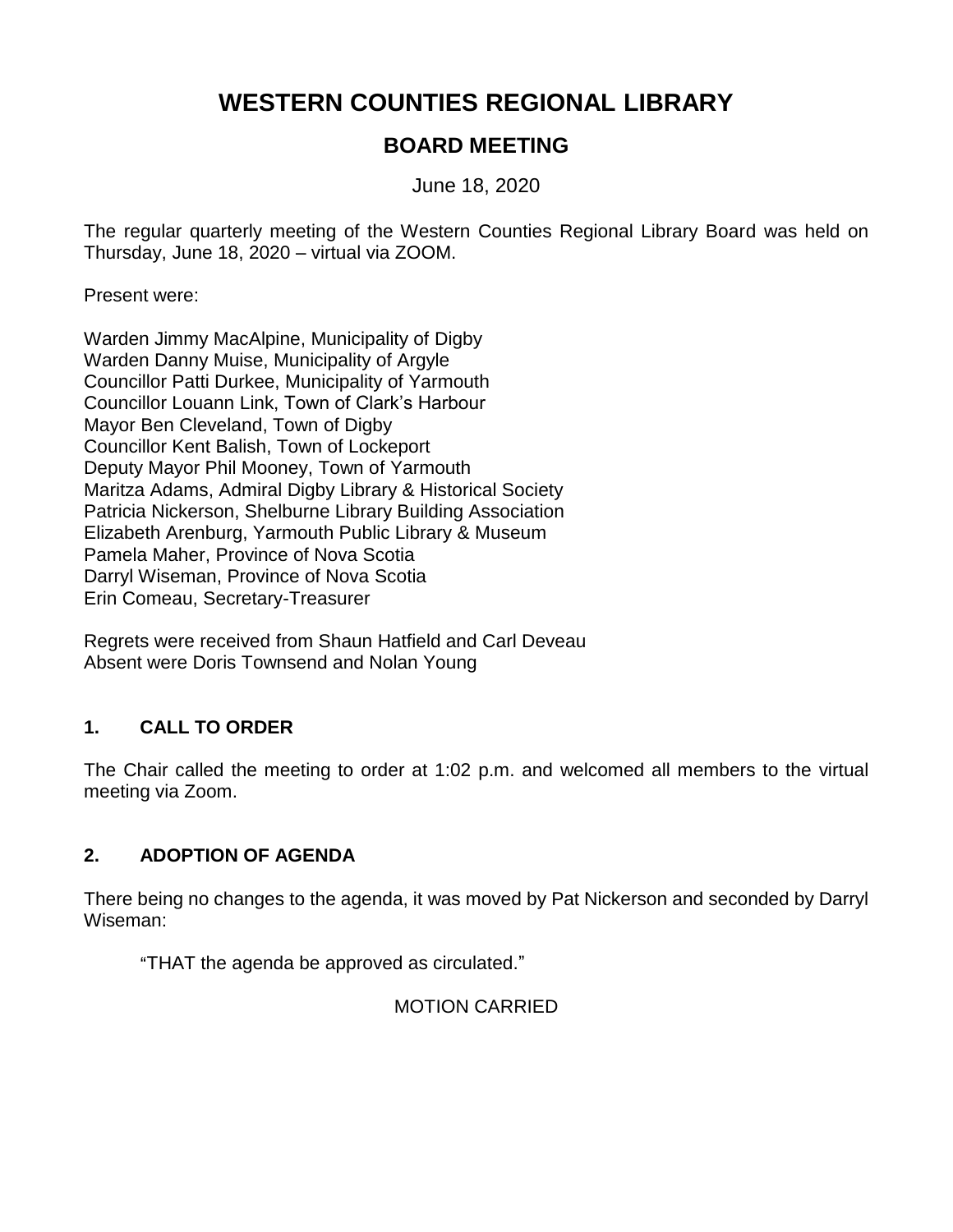# **3. MINUTES OF THE PREVIOUS MEETING**

The minutes of the previous meeting were circulated. It was noted by Maritza Adams that where it states Admiral Digby Library & Building Association, it should state Admiral Digby Library & Historical Society. It was moved by Maritza Adams and seconded by Louann Link:

"THAT the minutes of the May 14, 2020 Board Meeting be approved with the one correction as noted by Maritza Adams."

### MOTION CARRIED

### **4. BUSINESS ARISING FROM THE MINUTES**

There was no Business Arising from the Minutes

#### **5. CHAIR'S REPORT**

Jimmy thanked Erin and her staff for all the work they have been doing to get libraries open again. He noted the many difficulties that they have had to work through but are doing a great job.

#### **6. DIRECTOR**=**S REPORT**

Erin noted that she has been working through the library re-opening roadmap that was approved in May. All staff are back to work in the libraries. The Library Reopening Roadmap was sent to the Department of CCH and no feedback was received. Next week, during a Staff Inservice via Zoom, staff will be trained on the new disinfecting and COVID-related procedures and protocols before re-opening for the public. A Press Release will be sent to the Clare Shopper/Lobster Bay as well as on social media advising of the Yarmouth Library re-opening June 29 and all other branches re-opening on June 30.

Pat Nickerson wanted it noted that she feels all patrons and staff should wear a mask at all times while in the library. Plexiglas shields are being installed at all circulation desks, and Erin noted that if we can't get them installed in some branches by June 29, those that do not have the shields won't open. Each branch will have hand sanitizer at the entrance for the public to use. There will be posters indicating that if a patron is ill, they should not come into the library; posters requesting patrons to social distance by at least 6 feet; stand here floor stickers at circulation desks. We are also installing shelving in the branches for contactless holds pick-up, and are in the process of ordering self check-out stations for many of the branches to further reduce staff to patron contact.

Computer keyboards and mice will be disinfected after each use. Staff will be disinfecting high touch surfaces twice a day, including washrooms. This is over and above the regular cleaning provided by building owners. For patrons who do not wish to enter libraries, they can order books by mail. They can also access WiFi from outside our buildings.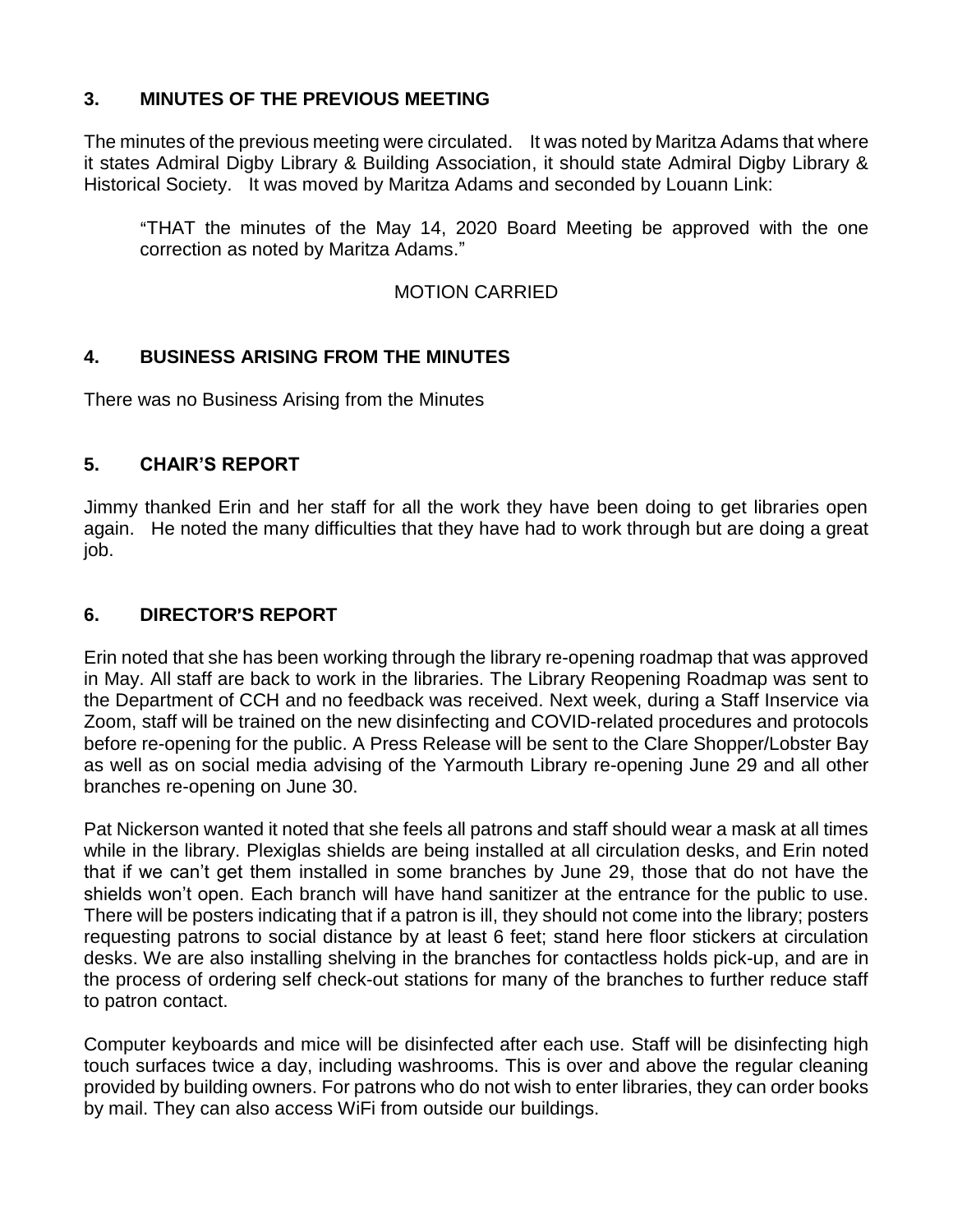# **7. REPORT OFAUDIT, RISK & FINANCE COMMITTEE**

Audit, Risk & Finance Committee Chair, Darryl Wiseman, reported that the Committee met on June 4, 2020 where the Auditor reviewed the Draft Audited Financial Statements for WCRL and the Draft Unaudited Financial Statements for WCRL Charitable Association. The Auditor will return at our September Board Meeting to present these two reports to the Board.

Darryl indicated that the Auditor conducted a Fraud Interview with committee members.

# **8. FINANCIAL STATEMENT**

The April 30, 2020 Financial Statement was circulated. Erin noted that most of the COVID purchase were paid for in May and that they were not reflected in the April 30, 2020 Statement. It was moved by Danny Muise and seconded by Phil Mooney:

"THAT the April 30, 2020 Financial Statement be approved as presented."

# MOTION CARRIED

# **9. NEW BUSINESS**

9.1 LBANS Representation

There was no LBANS Report.

9.2 Social Media Acceptable Use Policy and Form

The Social Media Acceptable Use Policy and Form was circulated and discussed. It was moved by Pamela Maher and seconded by Darryl Wiseman:

"THAT the Social Media Acceptable Use Policy and Form be accepted, with the few suggested changes."

#### MOTION CARRIED

9.3 Library Branch Services and Patron Use

The Library Branch Services and Patron Use, formerly the Library Branches Policy, was circulated and discussed. It was moved by Danny Muise and seconded by Patti Durkee:

"THAT the Library Branches Policy be accepted as presented."

# MOTION CARRIED

9.4 Health & Safety Policy

The Health & Safety Policy was circulated and discussed. It was moved by Pat Nickerson and seconded by Elizabeth Arenburg: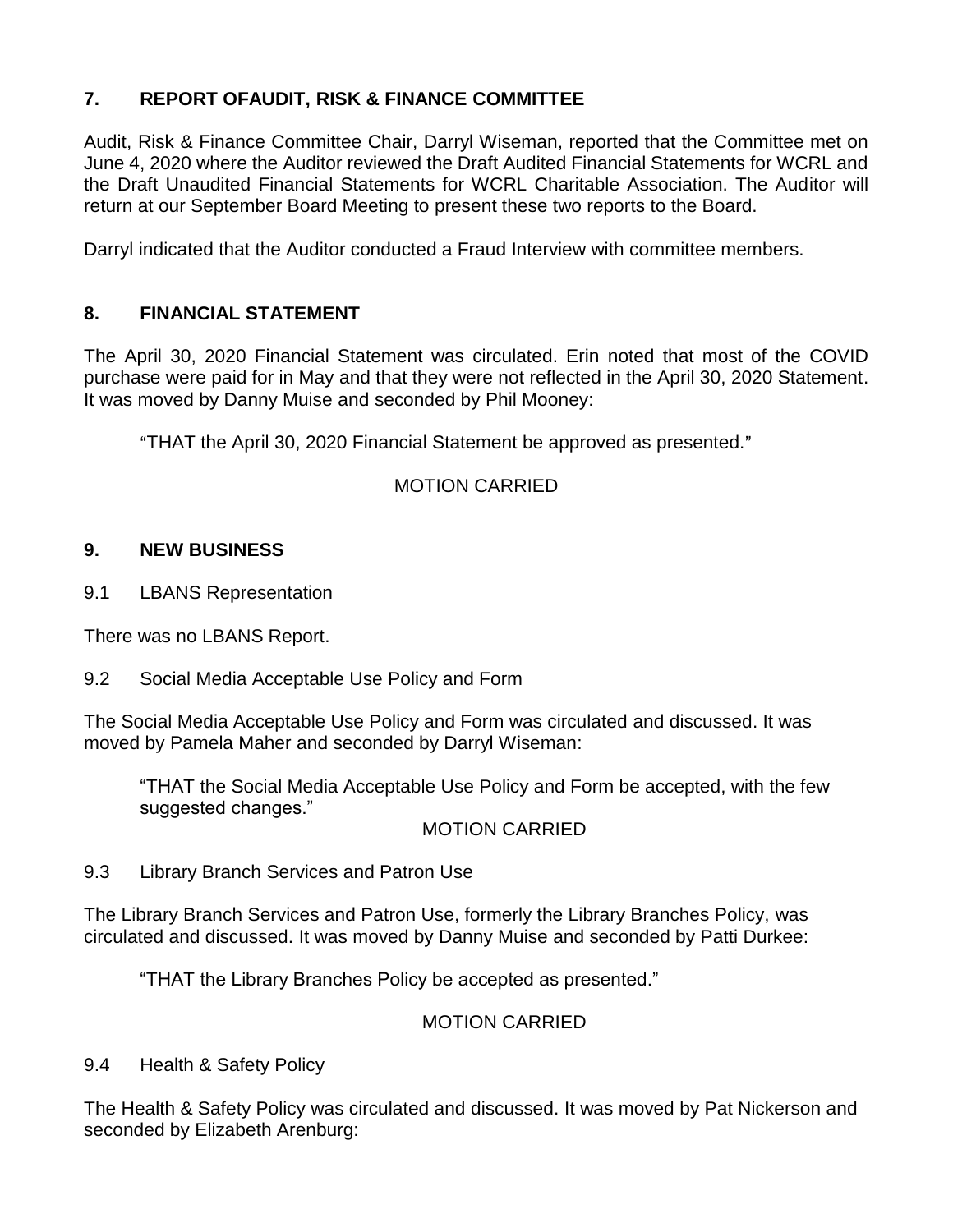"THAT the Health & Safety Policy be approved as circulated."

# MOTION CARRIED

#### 9.5 Illness Policy

The Illness Policy was circulated and discussed.

At this time, Agenda Item # 9.7 was also discussed.

All union and management employees accumulate sick time credits which, if not used, transfer over and accumulate from year to year. Staff also have 5 pro-rated days per year for the illness of an immediate family member, which if not taken, do not transfer over to the following year. Erin noted that some staff would not have enough sick time to get them through a self-isolation period. A discussion was held on whether staff should be given extra sick time for COVIDrelated illness only. It was moved by Pat Nickerson and seconded by Darryl Wiseman:

"THAT the Illness Policy be approved as circulated, and that staff be given 10 extra prorated days for COVID-related illness."

### MOTION CARRIED

### 9.6 2020-2021 Budget

Erin noted that the 2020-2021 Budget includes increase in Provincial Government funding. A discrepancy was noted in Hardware/Software/Repairs, and Erin indicated that the extra difference could be spent under Library Materials in the digital collections. The Board agreed to do this and asked that the budget be reviewed at the September Board Meeting. It was moved by Phil Mooney and seconded by Kent Balish:

"THAT the 2020-2021 Budget be approved, that the excess amount that was in Hardware/Software/Repairs be transferred to Library Materials (digital collection section) and that this amount be reviewed at the September Board meeting."

# MOTION CARRIED

9.4.3 Extra pro-rated sick days - COVID

This item was discussed under Agenda Item # 9.5

# **10. CORRESPONDENCE**

There was no correspondence.

# **11. OTHER**

There was no Other.